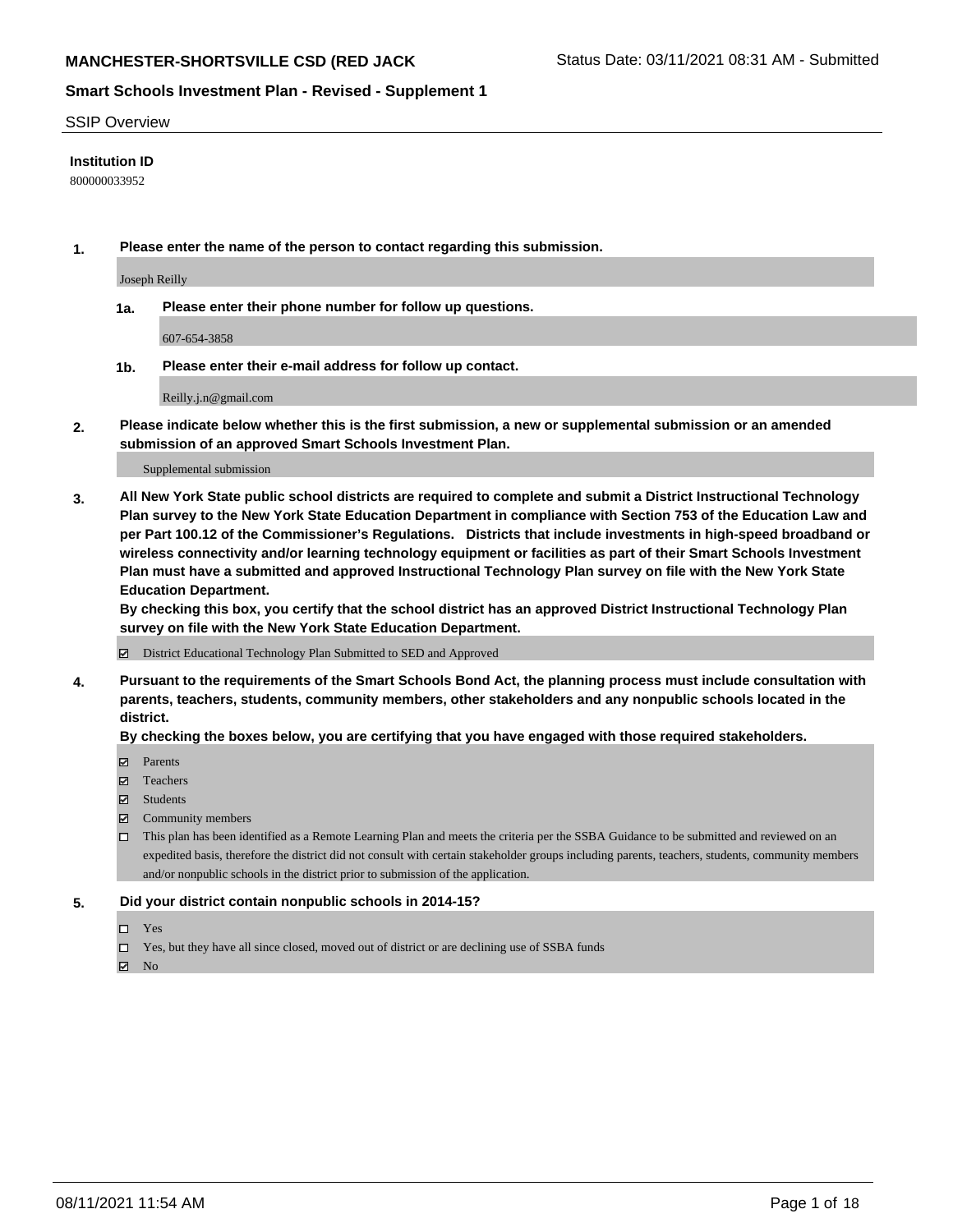#### SSIP Overview

**6. Certify that the following required steps have taken place by checking the boxes below:**

- The district developed and the school board approved a preliminary Smart Schools Investment Plan.
- The preliminary plan was posted on the district website for at least 30 days. The district included an address to which any written comments on the plan should be sent.
- The school board conducted a hearing that enabled stakeholders to respond to the preliminary plan. This hearing may have occured as part of a normal Board meeting, but adequate notice of the event must have been provided through local media and the district website for at least two weeks prior to the meeting.
- The district prepared a final plan for school board approval and such plan has been approved by the school board.
- $\boxtimes$  The final proposed plan that has been submitted has been posted on the district's website.
- This Plan has been identified as a Remote Learning Plan and meets the criteria per the SSBA Guidance to be submitted and reviewed on an expedited basis, therefore this plan has not met certain stakeholder engagement requirements including, consulting with nonpublic schools in advance of plan submission, having the school board conduct a hearing on the plan and/or posting the plan to the district website for a minimum of 30 days. This district will post the Remote Learning Plan to the district's website upon submission of the application.
- **6a. Please upload the proposed Smart Schools Investment Plan (SSIP) that was posted on the district's website, along with any supporting materials. Note that this should be different than your recently submitted Educational Technology Survey. The Final SSIP, as approved by the School Board, should also be posted on the website and remain there during the course of the projects contained therein.**

Manchester-ShortsvilleSmartSchoolPlan1.pdf Manchester-ShortsvilleSmartSchoolPlan1.pdf Manchester-ShortsvilleSmartSchoolPlan1.pdf

**6b. Enter the webpage address where the final Smart Schools Investment Plan is posted. The Plan should remain posted for the life of the included projects.**

https://4.files.edl.io/136f/09/02/20/193511-07965de0-1610-40d0-b00f-f68b967c05f1.pdf

**7. Please enter an estimate of the total number of students and staff that will benefit from this Smart Schools Investment Plan based on the cumulative projects submitted to date.**

900

**8. An LEA/School District may partner with one or more other LEA/School Districts to form a consortium to pool Smart Schools Bond Act funds for a project that meets all other Smart School Bond Act requirements. Each school district participating in the consortium will need to file an approved Smart Schools Investment Plan for the project and submit a signed Memorandum of Understanding that sets forth the details of the consortium including the roles of each respective district.**

 $\Box$  The district plans to participate in a consortium to partner with other school district(s) to implement a Smart Schools project.

**9. Please enter the name and 6-digit SED Code for each LEA/School District participating in the Consortium.**

| Partner LEA/District | <b>ISED BEDS Code</b> |
|----------------------|-----------------------|
| (No Response)        | (No Response)         |

**10. Please upload a signed Memorandum of Understanding with all of the participating Consortium partners.**

(No Response)

**11. Your district's Smart Schools Bond Act Allocation is:**

\$715,681

#### **12. Final 2014-15 BEDS Enrollment to calculate Nonpublic Sharing Requirement**

|            | Public Enrollment | Nonpublic Enrollment | Total Enrollment | Nonpublic Percentage |
|------------|-------------------|----------------------|------------------|----------------------|
| Enrollment | 811               |                      | 811.00           | 0.00                 |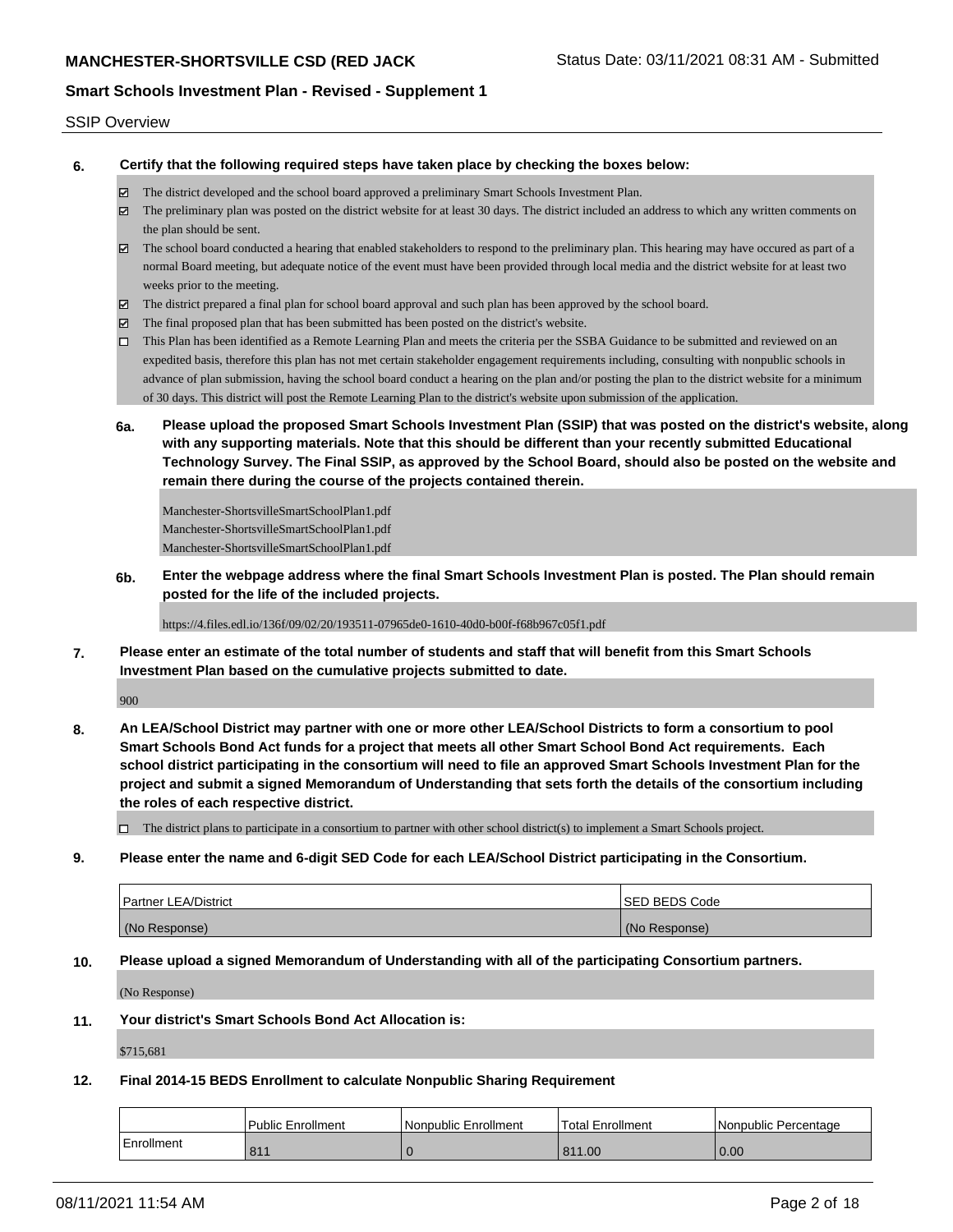SSIP Overview

**13. This table compares each category budget total, as entered in that category's page, to the total expenditures listed in the category's expenditure table. Any discrepancies between the two must be resolved before submission.**

|                                            | Sub-Allocations | <b>Expenditure Totals</b> | Difference |
|--------------------------------------------|-----------------|---------------------------|------------|
| <b>School Connectivity</b>                 | 0.00            | 0.00                      | 0.00       |
| Connectivity Projects for<br>Communities   | 0.00            | 0.00                      | 0.00       |
| <b>Classroom Technology</b>                | 0.00            | 0.00                      | 0.00       |
| Pre-Kindergarten Classrooms                | 0.00            | 0.00                      | 0.00       |
| Replace Transportable<br><b>Classrooms</b> | 0.00            | 0.00                      | 0.00       |
| <b>High-Tech Security Features</b>         | 585,919.00      | 585,919.00                | 0.00       |
| Nonpublic Loan                             | 0.00            | 0.00                      | 0.00       |
| Totals:                                    | 585.919         | 585.919                   | 0          |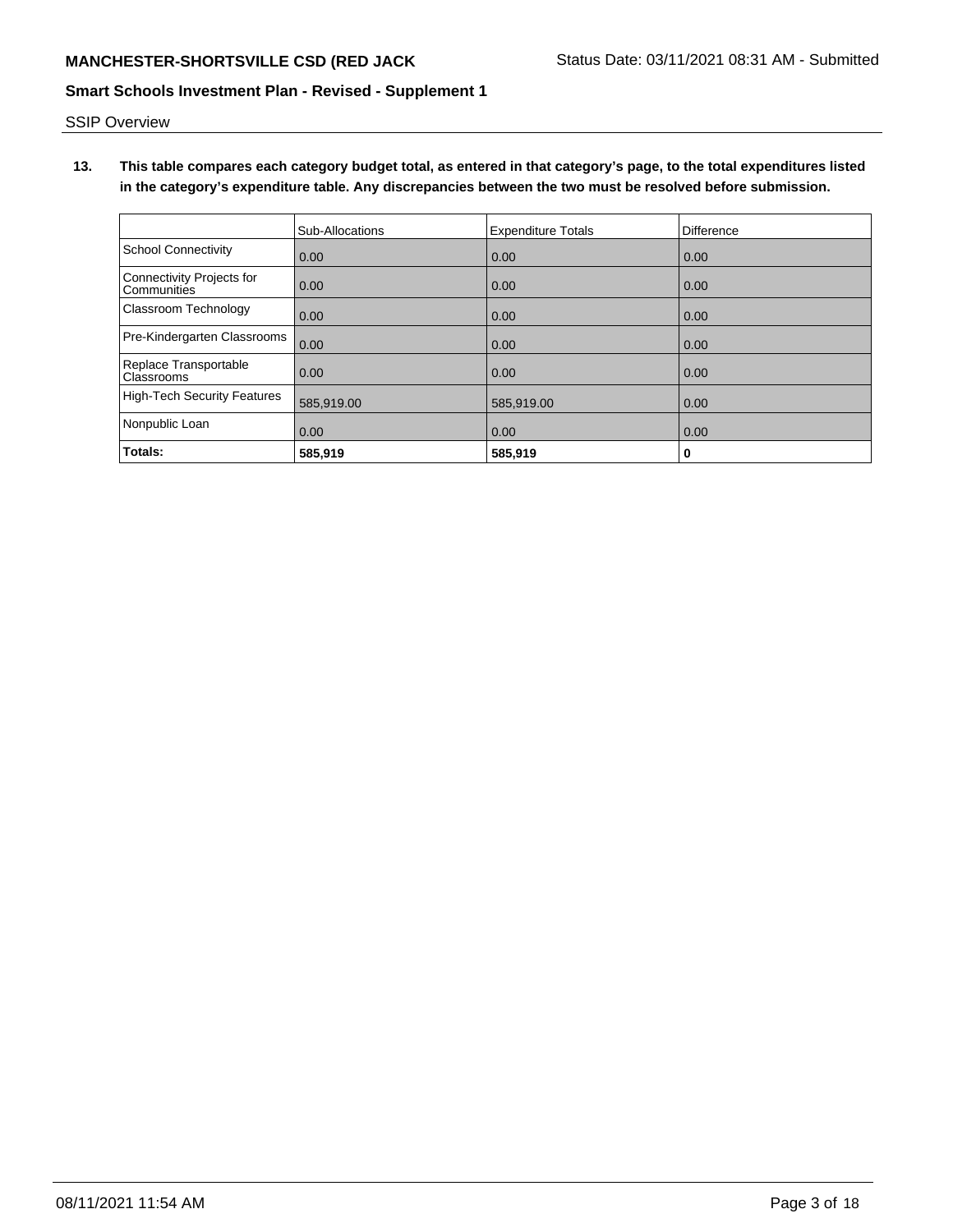School Connectivity

- **1. In order for students and faculty to receive the maximum benefit from the technology made available under the Smart Schools Bond Act, their school buildings must possess sufficient connectivity infrastructure to ensure that devices can be used during the school day. Smart Schools Investment Plans must demonstrate that:**
	- **• sufficient infrastructure that meets the Federal Communications Commission's 100 Mbps per 1,000 students standard currently exists in the buildings where new devices will be deployed, or**
	- **• is a planned use of a portion of Smart Schools Bond Act funds, or**
	- **• is under development through another funding source.**

**Smart Schools Bond Act funds used for technology infrastructure or classroom technology investments must increase the number of school buildings that meet or exceed the minimum speed standard of 100 Mbps per 1,000 students and staff within 12 months. This standard may be met on either a contracted 24/7 firm service or a "burstable" capability. If the standard is met under the burstable criteria, it must be:**

**1. Specifically codified in a service contract with a provider, and**

**2. Guaranteed to be available to all students and devices as needed, particularly during periods of high demand, such as computer-based testing (CBT) periods.**

**Please describe how your district already meets or is planning to meet this standard within 12 months of plan submission.**

(No Response)

**1a. If a district believes that it will be impossible to meet this standard within 12 months, it may apply for a waiver of this requirement, as described on the Smart Schools website. The waiver must be filed and approved by SED prior to submitting this survey.**

 $\Box$  By checking this box, you are certifying that the school district has an approved waiver of this requirement on file with the New York State Education Department.

**2. Connectivity Speed Calculator (Required). If the district currently meets the required speed, enter "Currently Met" in the last box: Expected Date When Required Speed Will be Met.**

|                  | l Number of     | Required Speed | Current Speed in | Expected Speed  | Expected Date                           |
|------------------|-----------------|----------------|------------------|-----------------|-----------------------------------------|
|                  | <b>Students</b> | In Mbps        | l Mbps           | to be Attained  | When Required                           |
|                  |                 |                |                  |                 | l Within 12 Months ISpeed Will be Met l |
| Calculated Speed | (No Response)   | 0.00           | (No Response)    | l (No Response) | l (No Response)                         |

**3. Describe how you intend to use Smart Schools Bond Act funds for high-speed broadband and/or wireless connectivity projects in school buildings.**

(No Response)

**4. Describe the linkage between the district's District Instructional Technology Plan and how the proposed projects will improve teaching and learning. (There should be a link between your response to this question and your responses to Question 1 in Section IV - NYSED Initiatives Alignment: "Explain how the district use of instructional technology will serve as a part of a comprehensive and sustained effort to support rigorous academic standards attainment and performance improvement for students."** 

**Your answer should also align with your answers to the questions in Section II - Strategic Technology Planning and the associated Action Steps in Section III - Action Plan.)**

(No Response)

**5. If the district wishes to have students and staff access the Internet from wireless devices within the school building, or in close proximity to it, it must first ensure that it has a robust Wi-Fi network in place that has sufficient bandwidth to meet user demand.**

**Please describe how you have quantified this demand and how you plan to meet this demand.**

(No Response)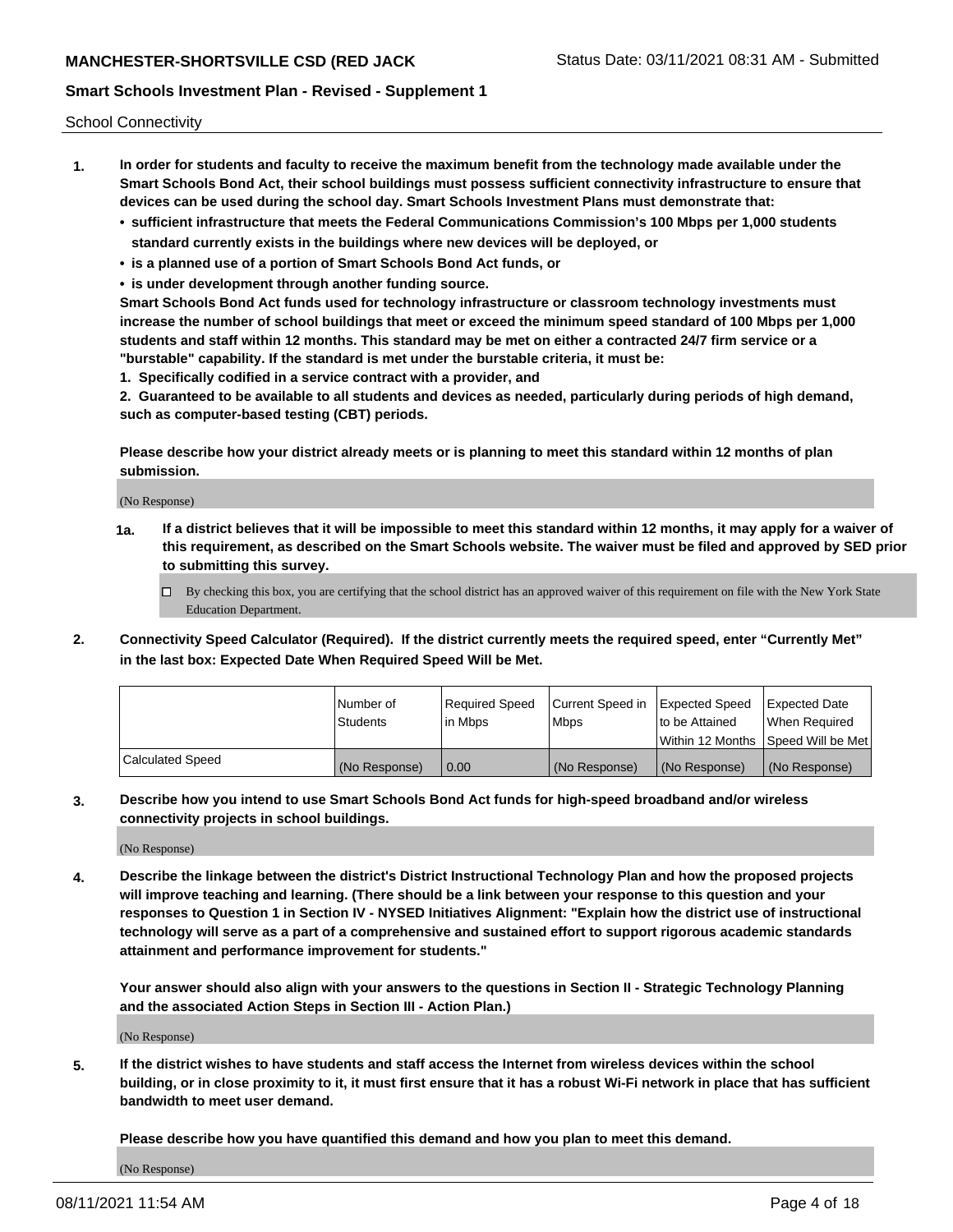# **MANCHESTER-SHORTSVILLE CSD (RED JACK Status Date: 03/11/2021 08:31 AM - Submitted**

### **Smart Schools Investment Plan - Revised - Supplement 1**

School Connectivity

**6. Smart Schools plans with any expenditures in the School Connectivity category require a project number from the Office of Facilities Planning. Districts must submit an SSBA LOI and receive project numbers prior to submitting the SSIP. As indicated on the LOI, some projects may be eligible for a streamlined review and will not require a building permit.**

**Please indicate on a separate row each project number given to you by the Office of Facilities Planning.**

| Project Number |  |
|----------------|--|
| (No Response)  |  |

**7. Certain high-tech security and connectivity infrastructure projects may be eligible for an expedited review process as determined by the Office of Facilities Planning.**

#### **Was your project deemed eligible for streamlined review?**

(No Response)

### **8. Include the name and license number of the architect or engineer of record.**

| Name          | License Number |
|---------------|----------------|
| (No Response) | (No Response)  |

### **9. Public Expenditures – Loanable (Counts toward the nonpublic loan calculation)**

| Select the allowable expenditure type.<br>Repeat to add another item under each type. | <b>PUBLIC</b> Items to be<br>l Purchased | <b>Quantity</b>  | Cost Per Item    | <b>Total Cost</b> |
|---------------------------------------------------------------------------------------|------------------------------------------|------------------|------------------|-------------------|
| (No Response)                                                                         | (No Response)                            | (No<br>Response) | (No<br>Response) | $\overline{0.00}$ |
|                                                                                       |                                          | 0                | 0.00             |                   |

### **10. Public Expenditures – Non-Loanable (Does not count toward nonpublic loan calculation)**

| Select the allowable expenditure<br>type.<br>Repeat to add another item under<br>each type. | <b>PUBLIC</b> Items to be purchased | Quantity      | Cost per Item | <b>Total Cost</b> |
|---------------------------------------------------------------------------------------------|-------------------------------------|---------------|---------------|-------------------|
| (No Response)                                                                               | (No Response)                       | (No Response) | (No Response) | 0.00              |
|                                                                                             |                                     |               | 0.00          |                   |

#### **11. Final 2014-15 BEDS Enrollment to calculate Nonpublic Sharing Requirement (no changes allowed.)**

|            | Public Enrollment | Nonpublic Enrollment | 'Total Enrollment | l Nonpublic Percentage |
|------------|-------------------|----------------------|-------------------|------------------------|
| Enrollment | 811               |                      | 811.00            | 0.00                   |

#### **12. Total Public Budget - Loanable (Counts toward the nonpublic loan calculation)**

|                                               | Public Allocations | Estimated Nonpublic Loan<br>Amount | Estimated Total Sub-Allocations |
|-----------------------------------------------|--------------------|------------------------------------|---------------------------------|
| Network/Access Costs                          | (No Response)      | 0.00                               | 0.00                            |
| School Internal Connections and<br>Components | (No Response)      | 0.00                               | 0.00                            |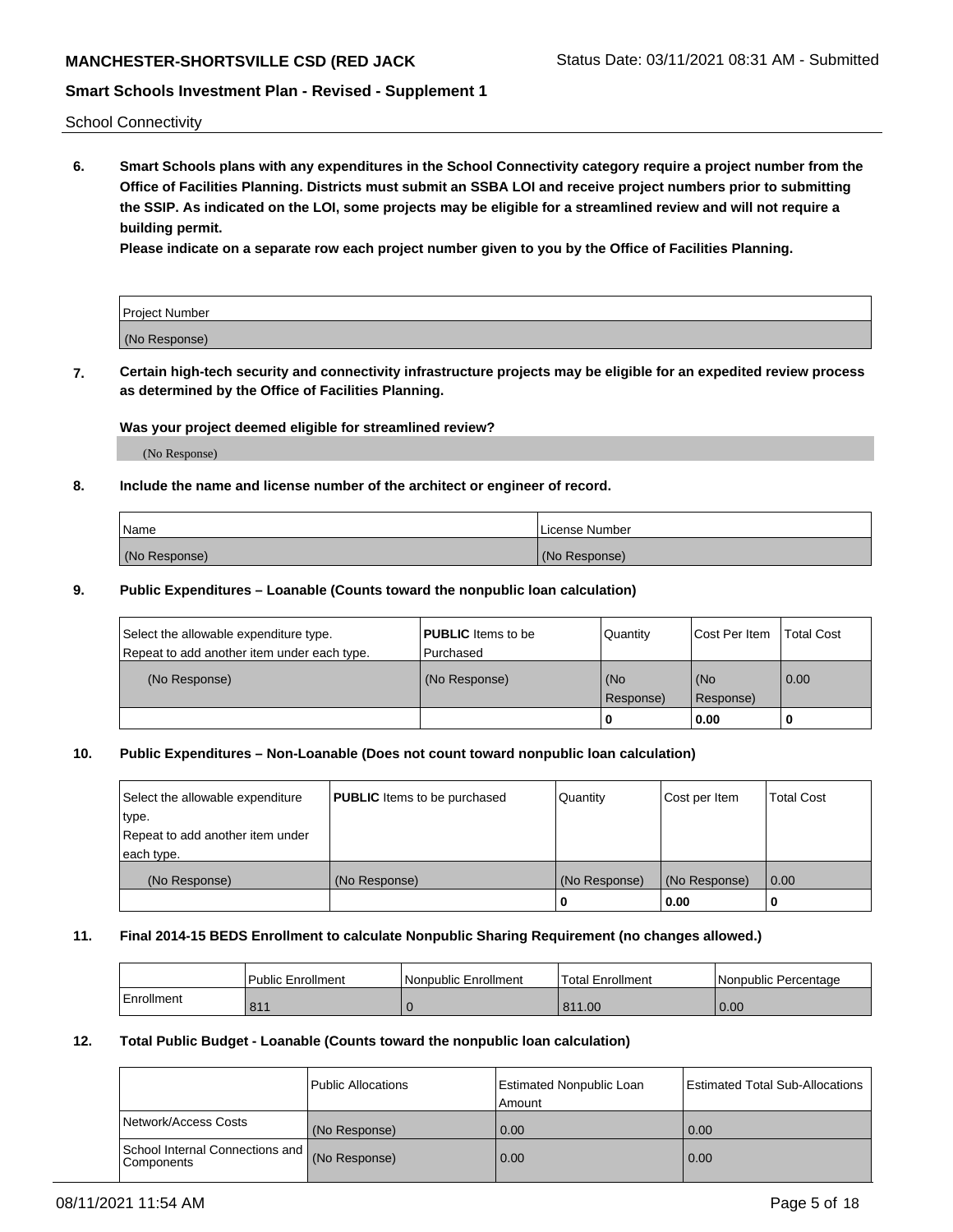School Connectivity

|              | <b>Public Allocations</b> | <b>Estimated Nonpublic Loan</b><br>l Amount | <b>Estimated Total Sub-Allocations</b> |
|--------------|---------------------------|---------------------------------------------|----------------------------------------|
| <b>Other</b> | (No Response)             | 0.00                                        | 0.00                                   |
| 'Totals:     | 0.00                      | 0                                           |                                        |

# **13. Total Public Budget – Non-Loanable (Does not count toward the nonpublic loan calculation)**

|                                                   | Sub-<br>Allocation |
|---------------------------------------------------|--------------------|
| Network/Access Costs                              | (No Response)      |
| Outside Plant Costs                               | (No Response)      |
| <b>School Internal Connections and Components</b> | (No Response)      |
| <b>Professional Services</b>                      | (No Response)      |
| Testing                                           | (No Response)      |
| <b>Other Upfront Costs</b>                        | (No Response)      |
| <b>Other Costs</b>                                | (No Response)      |
| Totals:                                           | 0.00               |

# **14. School Connectivity Totals**

|                          | Total Sub-Allocations |
|--------------------------|-----------------------|
| Total Loanable Items     | 0.00                  |
| Total Non-Ioanable Items | 0.00                  |
| Totals:                  |                       |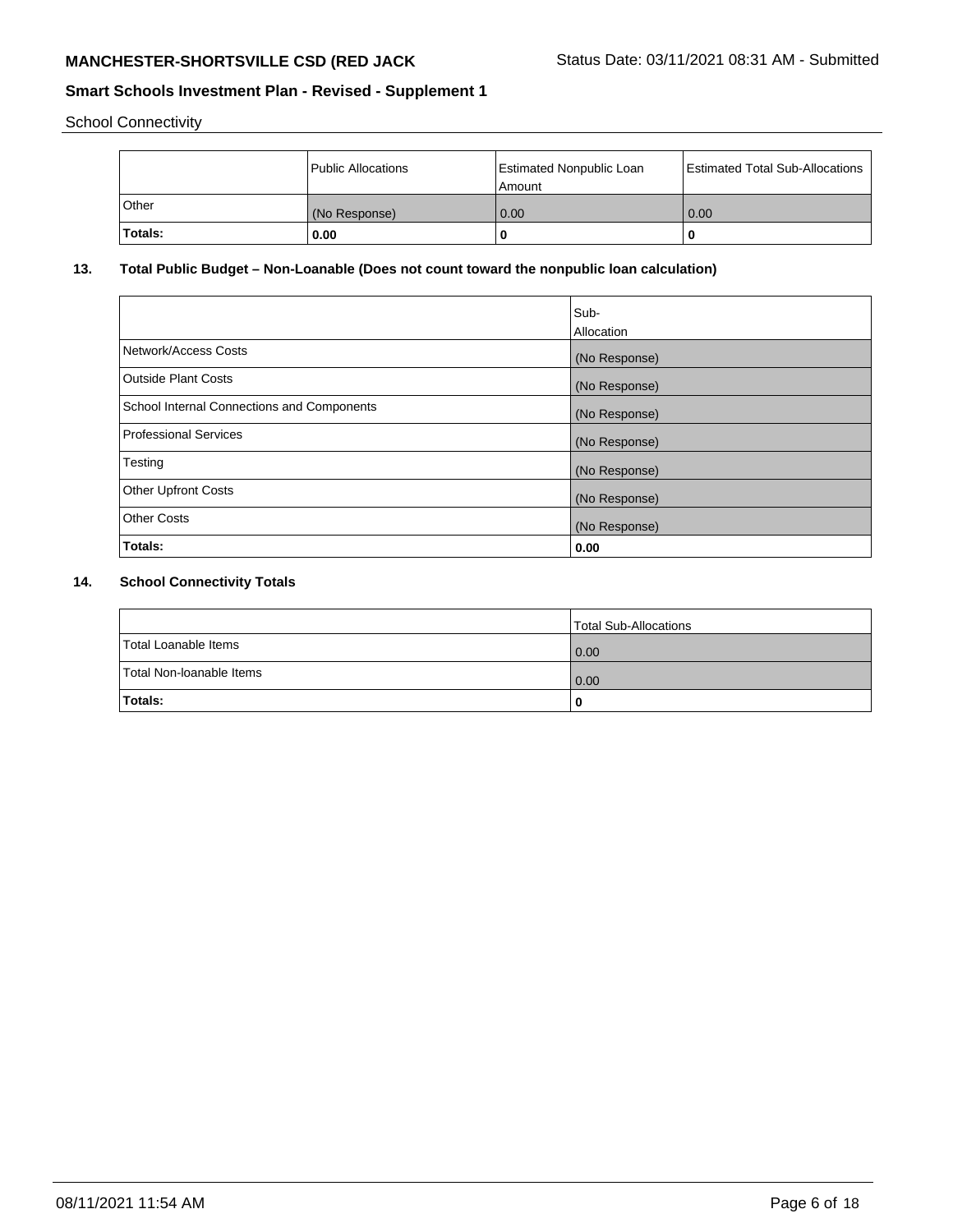Community Connectivity (Broadband and Wireless)

**1. Describe how you intend to use Smart Schools Bond Act funds for high-speed broadband and/or wireless connectivity projects in the community.**

(No Response)

**2. Please describe how the proposed project(s) will promote student achievement and increase student and/or staff access to the Internet in a manner that enhances student learning and/or instruction outside of the school day and/or school building.**

(No Response)

**3. Community connectivity projects must comply with all the necessary local building codes and regulations (building and related permits are not required prior to plan submission).**

 $\Box$  I certify that we will comply with all the necessary local building codes and regulations.

**4. Please describe the physical location of the proposed investment.**

(No Response)

**5. Please provide the initial list of partners participating in the Community Connectivity Broadband Project, along with their Federal Tax Identification (Employer Identification) number.**

| <b>Project Partners</b> | l Federal ID # |
|-------------------------|----------------|
| (No Response)           | (No Response)  |

**6. Please detail the type, quantity, per unit cost and total cost of the eligible items under each sub-category.**

| Select the allowable expenditure | Item to be purchased | Quantity      | Cost per Item | <b>Total Cost</b> |
|----------------------------------|----------------------|---------------|---------------|-------------------|
| type.                            |                      |               |               |                   |
| Repeat to add another item under |                      |               |               |                   |
| each type.                       |                      |               |               |                   |
| (No Response)                    | (No Response)        | (No Response) | (No Response) | 0.00              |
|                                  |                      | U             | 0.00          |                   |

**7. If you are submitting an allocation for Community Connectivity, complete this table.**

**Note that the calculated Total at the bottom of the table must equal the Total allocation for this category that you entered in the SSIP Overview overall budget.**

|                                    | Sub-Allocation |
|------------------------------------|----------------|
| Network/Access Costs               | (No Response)  |
| Outside Plant Costs                | (No Response)  |
| <b>Tower Costs</b>                 | (No Response)  |
| <b>Customer Premises Equipment</b> | (No Response)  |
| <b>Professional Services</b>       | (No Response)  |
| Testing                            | (No Response)  |
| <b>Other Upfront Costs</b>         | (No Response)  |
| <b>Other Costs</b>                 | (No Response)  |
| Totals:                            | 0.00           |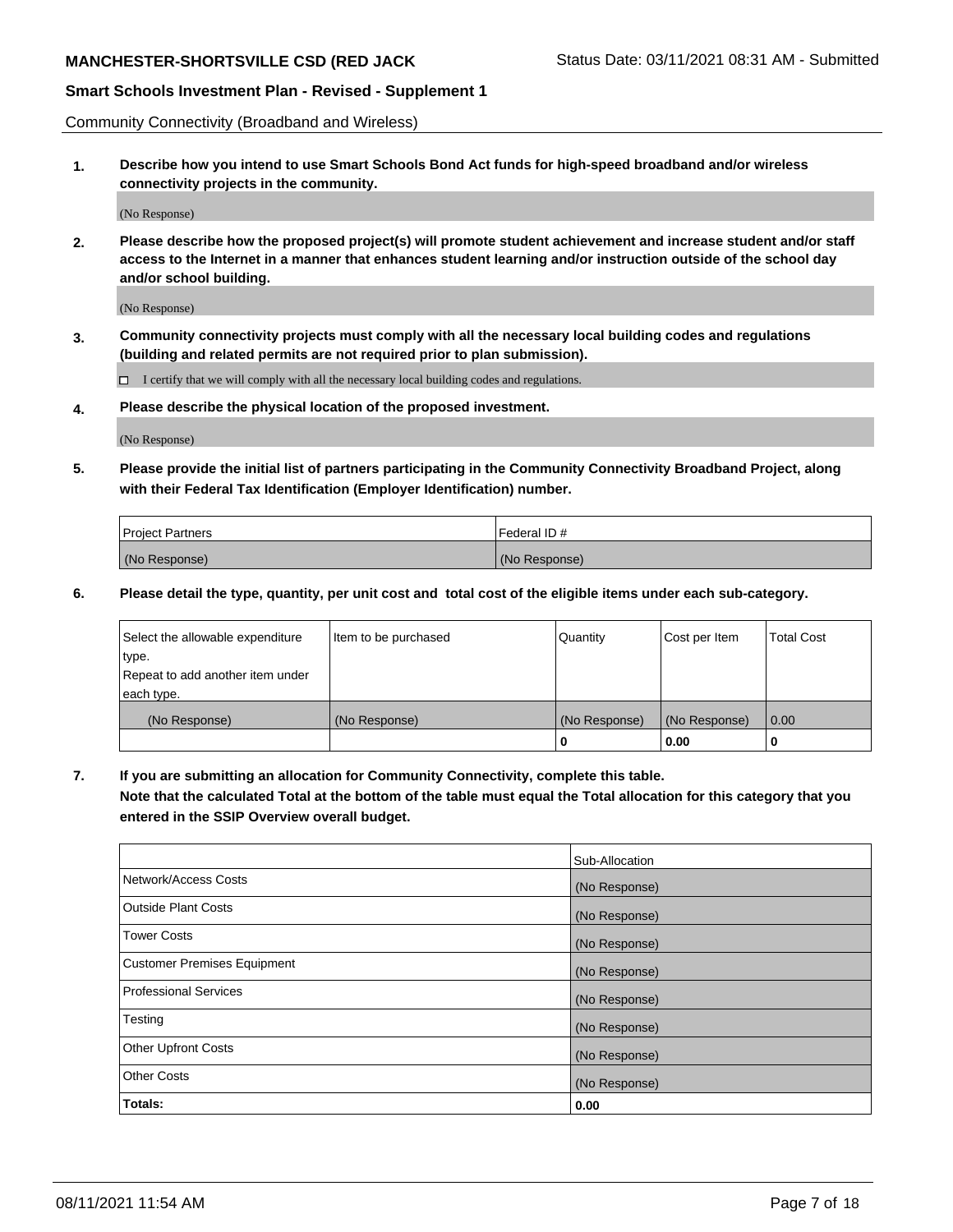### Classroom Learning Technology

**1. In order for students and faculty to receive the maximum benefit from the technology made available under the Smart Schools Bond Act, their school buildings must possess sufficient connectivity infrastructure to ensure that devices can be used during the school day. Smart Schools Investment Plans must demonstrate that sufficient infrastructure that meets the Federal Communications Commission's 100 Mbps per 1,000 students standard currently exists in the buildings where new devices will be deployed, or is a planned use of a portion of Smart Schools Bond Act funds, or is under development through another funding source. Smart Schools Bond Act funds used for technology infrastructure or classroom technology investments must increase the number of school buildings that meet or exceed the minimum speed standard of 100 Mbps per 1,000 students and staff within 12 months. This standard may be met on either a contracted 24/7 firm service or a "burstable" capability. If the standard is met under the burstable criteria, it must be:**

**1. Specifically codified in a service contract with a provider, and**

**2. Guaranteed to be available to all students and devices as needed, particularly during periods of high demand, such as computer-based testing (CBT) periods.**

**Please describe how your district already meets or is planning to meet this standard within 12 months of plan submission.**

(No Response)

- **1a. If a district believes that it will be impossible to meet this standard within 12 months, it may apply for a waiver of this requirement, as described on the Smart Schools website. The waiver must be filed and approved by SED prior to submitting this survey.**
	- By checking this box, you are certifying that the school district has an approved waiver of this requirement on file with the New York State Education Department.
- **2. Connectivity Speed Calculator (Required). If the district currently meets the required speed, enter "Currently Met" in the last box: Expected Date When Required Speed Will be Met.**

|                  | l Number of     | Required Speed | Current Speed in | <b>Expected Speed</b> | <b>Expected Date</b>                |
|------------------|-----------------|----------------|------------------|-----------------------|-------------------------------------|
|                  | <b>Students</b> | l in Mbps      | l Mbps           | to be Attained        | When Required                       |
|                  |                 |                |                  |                       | Within 12 Months  Speed Will be Met |
| Calculated Speed | (No Response)   | 0.00           | (No Response)    | l (No Response)       | (No Response)                       |

**3. If the district wishes to have students and staff access the Internet from wireless devices within the school building, or in close proximity to it, it must first ensure that it has a robust Wi-Fi network in place that has sufficient bandwidth to meet user demand.**

**Please describe how you have quantified this demand and how you plan to meet this demand.**

(No Response)

**4. All New York State public school districts are required to complete and submit an Instructional Technology Plan survey to the New York State Education Department in compliance with Section 753 of the Education Law and per Part 100.12 of the Commissioner's Regulations.**

**Districts that include educational technology purchases as part of their Smart Schools Investment Plan must have a submitted and approved Instructional Technology Plan survey on file with the New York State Education Department.**

- By checking this box, you are certifying that the school district has an approved Instructional Technology Plan survey on file with the New York State Education Department.
- **5. Describe the devices you intend to purchase and their compatibility with existing or planned platforms or systems. Specifically address the adequacy of each facility's electrical, HVAC and other infrastructure necessary to install and support the operation of the planned technology.**

(No Response)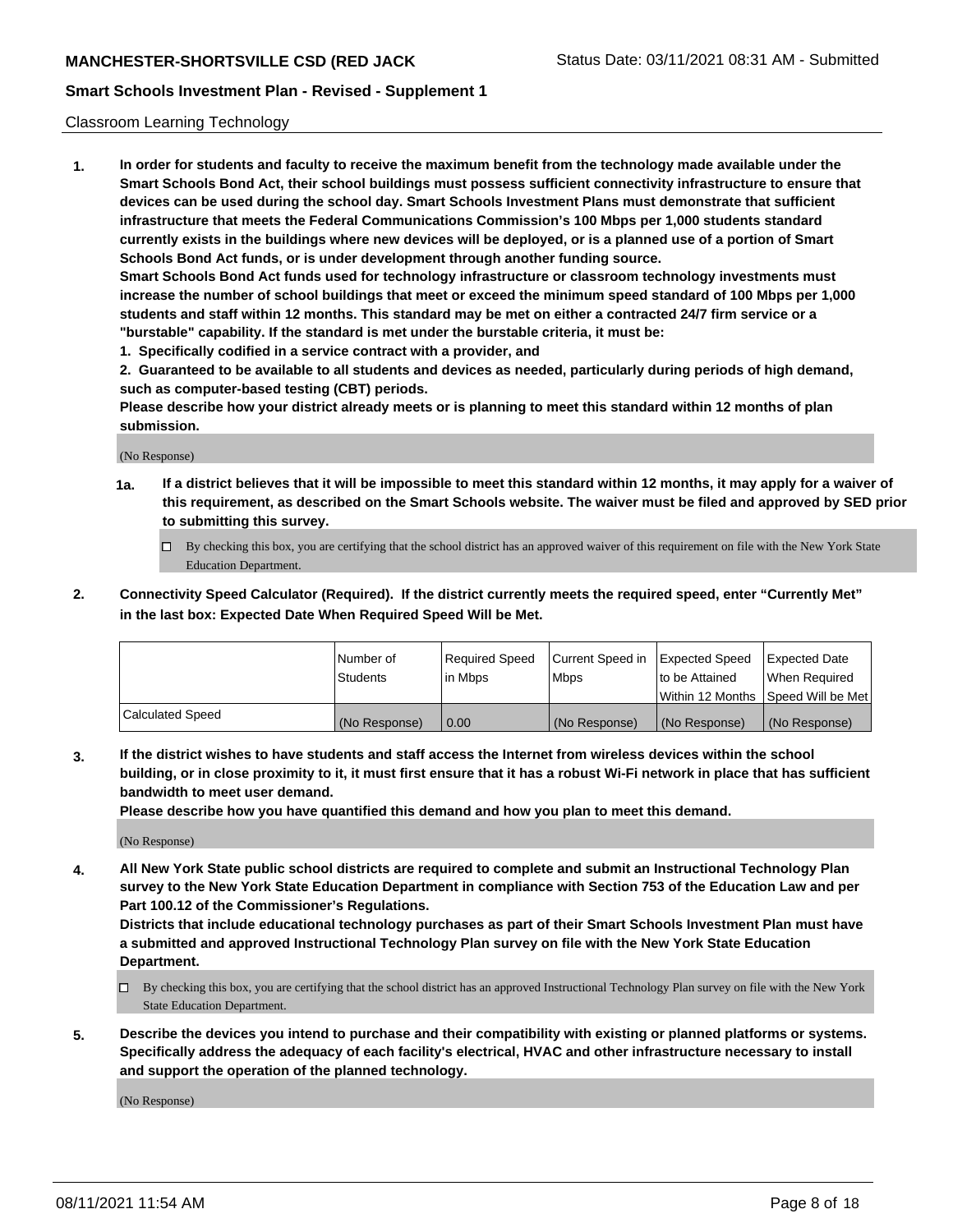#### Classroom Learning Technology

- **6. Describe how the proposed technology purchases will:**
	- **> enhance differentiated instruction;**
	- **> expand student learning inside and outside the classroom;**
	- **> benefit students with disabilities and English language learners; and**
	- **> contribute to the reduction of other learning gaps that have been identified within the district.**

**The expectation is that districts will place a priority on addressing the needs of students who struggle to succeed in a rigorous curriculum. Responses in this section should specifically address this concern and align with the district's Instructional Technology Plan (in particular Question 2 of E. Curriculum and Instruction: "Does the district's instructional technology plan address the needs of students with disabilities to ensure equitable access to instruction, materials and assessments?" and Question 3 of the same section: "Does the district's instructional technology plan address the provision of assistive technology specifically for students with disabilities to ensure access to and participation in the general curriculum?")**

**In addition, describe how the district ensures equitable access to instruction, materials and assessments and participation in the general curriculum for both SWD and English Language Learners/Multilingual Learners (ELL/MLL) students.**

**Please note: If this plan has been identified as a Remote Learning Plan to be submitted and reviewed on an expedited basis, the district should explain how this plan will facilitate remote and hybrid learning, in lieu of responding to the question above.**

(No Response)

**7. Where appropriate, describe how the proposed technology purchases will enhance ongoing communication with parents and other stakeholders and help the district facilitate technology-based regional partnerships, including distance learning and other efforts.**

(No Response)

**8. Describe the district's plan to provide professional development to ensure that administrators, teachers and staff can employ the technology purchased to enhance instruction successfully.**

**Note: This response should be aligned and expanded upon in accordance with your district's response to Question 1 of F. Professional Development of your Instructional Technology Plan: "Please provide a summary of professional development offered to teachers and staff, for the time period covered by this plan, to support technology to enhance teaching and learning. Please include topics, audience and method of delivery within your summary."**

**Please note: If this plan has been identified as a Remote Learning Plan to be submitted and reviewed on an expedited basis, the district should provide a statement confirming that the district has provided or will provide professional development on these devices to its staff, in lieu of responding to the question above.**

(No Response)

- **9. Districts must contact one of the SUNY/CUNY teacher preparation programs listed on the document on the left side of the page that supplies the largest number of the district's new teachers to request advice on innovative uses and best practices at the intersection of pedagogy and educational technology.**
	- $\Box$  By checking this box, you certify that you have contacted the SUNY/CUNY teacher preparation program that supplies the largest number of your new teachers to request advice on these issues.

#### **9a. Please enter the name of the SUNY or CUNY Institution that you contacted.**

(No Response)

**9b. Enter the primary Institution phone number.**

(No Response)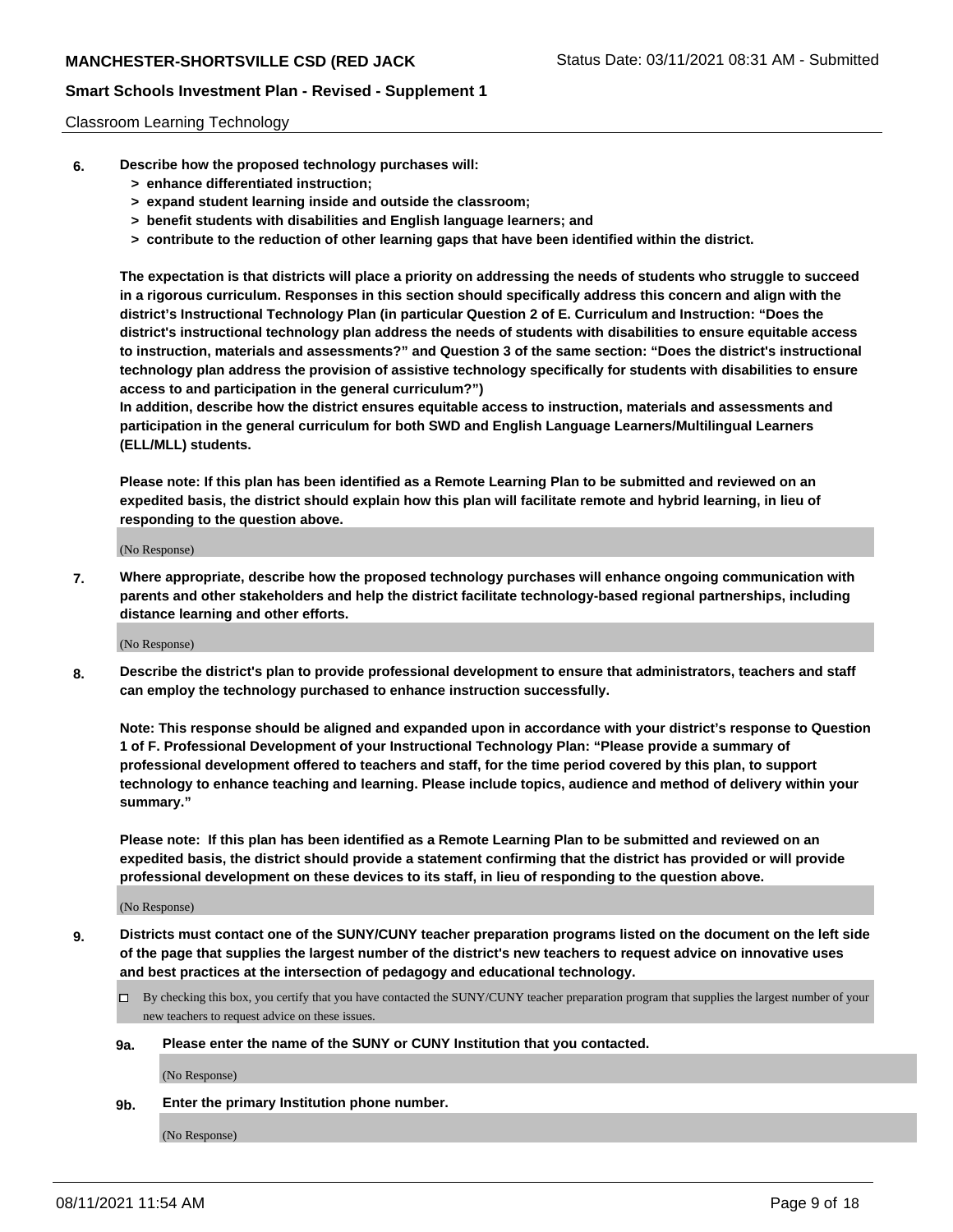## **MANCHESTER-SHORTSVILLE CSD (RED JACK Status Date: 03/11/2021 08:31 AM - Submitted**

### **Smart Schools Investment Plan - Revised - Supplement 1**

Classroom Learning Technology

**9c. Enter the name of the contact person with whom you consulted and/or will be collaborating with on innovative uses of technology and best practices.**

(No Response)

**10. To ensure the sustainability of technology purchases made with Smart Schools funds, districts must demonstrate a long-term plan to maintain and replace technology purchases supported by Smart Schools Bond Act funds. This sustainability plan shall demonstrate a district's capacity to support recurring costs of use that are ineligible for Smart Schools Bond Act funding such as device maintenance, technical support, Internet and wireless fees, maintenance of hotspots, staff professional development, building maintenance and the replacement of incidental items. Further, such a sustainability plan shall include a long-term plan for the replacement of purchased devices and equipment at the end of their useful life with other funding sources.**

 $\square$  By checking this box, you certify that the district has a sustainability plan as described above.

**11. Districts must ensure that devices purchased with Smart Schools Bond funds will be distributed, prepared for use, maintained and supported appropriately. Districts must maintain detailed device inventories in accordance with generally accepted accounting principles.**

By checking this box, you certify that the district has a distribution and inventory management plan and system in place.

**12. Please detail the type, quantity, per unit cost and total cost of the eligible items under each sub-category.**

| Select the allowable expenditure | Item to be Purchased | Quantity      | Cost per Item | <b>Total Cost</b> |
|----------------------------------|----------------------|---------------|---------------|-------------------|
| type.                            |                      |               |               |                   |
| Repeat to add another item under |                      |               |               |                   |
| each type.                       |                      |               |               |                   |
| (No Response)                    | (No Response)        | (No Response) | (No Response) | $\overline{0.00}$ |
|                                  |                      |               | 0.00          |                   |

### **13. Final 2014-15 BEDS Enrollment to calculate Nonpublic Sharing Requirement (no changes allowed.)**

|              | l Public Enrollment | Nonpublic Enrollment | <b>Total Enrollment</b> | Nonpublic<br>l Percentage |
|--------------|---------------------|----------------------|-------------------------|---------------------------|
| l Enrollment | 811                 |                      | 811.00                  | 0.00                      |

### **14. If you are submitting an allocation for Classroom Learning Technology complete this table.**

|                          | Public School Sub-Allocation | <b>Estimated Nonpublic Loan</b><br>Amount | Estimated Total Public and<br>Nonpublic Sub-Allocation |
|--------------------------|------------------------------|-------------------------------------------|--------------------------------------------------------|
|                          |                              | (Based on Percentage Above)               |                                                        |
| Interactive Whiteboards  | (No Response)                | 0.00                                      | 0.00                                                   |
| <b>Computer Servers</b>  | (No Response)                | 0.00                                      | 0.00                                                   |
| <b>Desktop Computers</b> | (No Response)                | 0.00                                      | 0.00                                                   |
| <b>Laptop Computers</b>  | (No Response)                | 0.00                                      | 0.00                                                   |
| <b>Tablet Computers</b>  | (No Response)                | 0.00                                      | 0.00                                                   |
| <b>Other Costs</b>       | (No Response)                | 0.00                                      | 0.00                                                   |
| Totals:                  | 0.00                         | 0                                         | 0                                                      |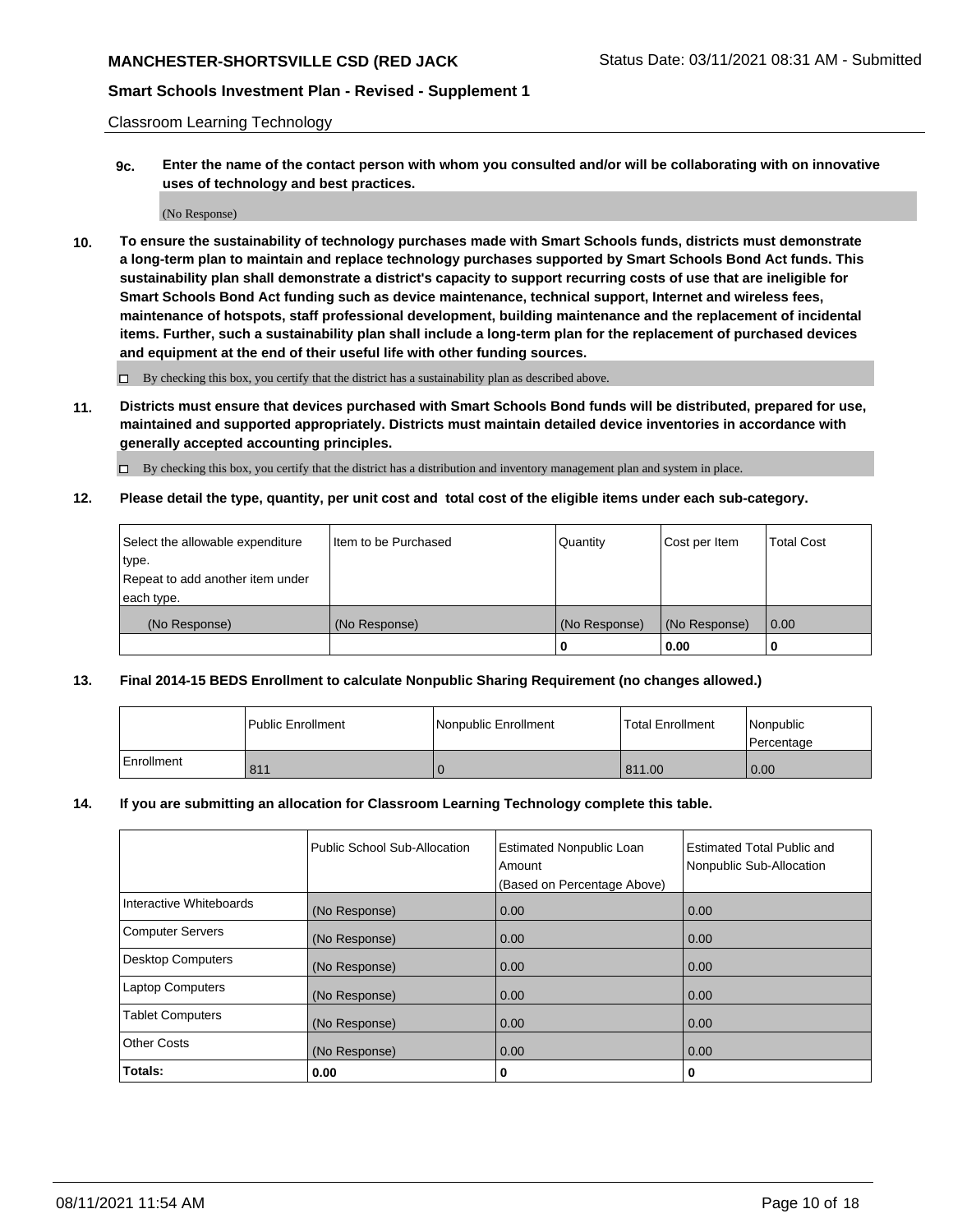#### Pre-Kindergarten Classrooms

**1. Provide information regarding how and where the district is currently serving pre-kindergarten students and justify the need for additional space with enrollment projections over 3 years.**

(No Response)

- **2. Describe the district's plan to construct, enhance or modernize education facilities to accommodate prekindergarten programs. Such plans must include:**
	- **Specific descriptions of what the district intends to do to each space;**
	- **An affirmation that new pre-kindergarten classrooms will contain a minimum of 900 square feet per classroom;**
	- **The number of classrooms involved;**
	- **The approximate construction costs per classroom; and**
	- **Confirmation that the space is district-owned or has a long-term lease that exceeds the probable useful life of the improvements.**

(No Response)

**3. Smart Schools Bond Act funds may only be used for capital construction costs. Describe the type and amount of additional funds that will be required to support ineligible ongoing costs (e.g. instruction, supplies) associated with any additional pre-kindergarten classrooms that the district plans to add.**

(No Response)

**4. All plans and specifications for the erection, repair, enlargement or remodeling of school buildings in any public school district in the State must be reviewed and approved by the Commissioner. Districts that plan capital projects using their Smart Schools Bond Act funds will undergo a Preliminary Review Process by the Office of Facilities Planning.**

**Please indicate on a separate row each project number given to you by the Office of Facilities Planning.**

| Project Number |  |
|----------------|--|
| (No Response)  |  |
|                |  |

**5. Please detail the type, quantity, per unit cost and total cost of the eligible items under each sub-category.**

| Select the allowable expenditure | Item to be purchased | Quantity      | Cost per Item | <b>Total Cost</b> |
|----------------------------------|----------------------|---------------|---------------|-------------------|
| type.                            |                      |               |               |                   |
| Repeat to add another item under |                      |               |               |                   |
| each type.                       |                      |               |               |                   |
| (No Response)                    | (No Response)        | (No Response) | (No Response) | 0.00              |
|                                  |                      | U             | 0.00          |                   |

**6. If you have made an allocation for Pre-Kindergarten Classrooms, complete this table. Note that the calculated Total at the bottom of the table must equal the Total allocation for this category that you entered in the SSIP Overview overall budget.**

|                                          | Sub-Allocation |
|------------------------------------------|----------------|
| Construct Pre-K Classrooms               | (No Response)  |
| Enhance/Modernize Educational Facilities | (No Response)  |
| <b>Other Costs</b>                       | (No Response)  |
| Totals:                                  | 0.00           |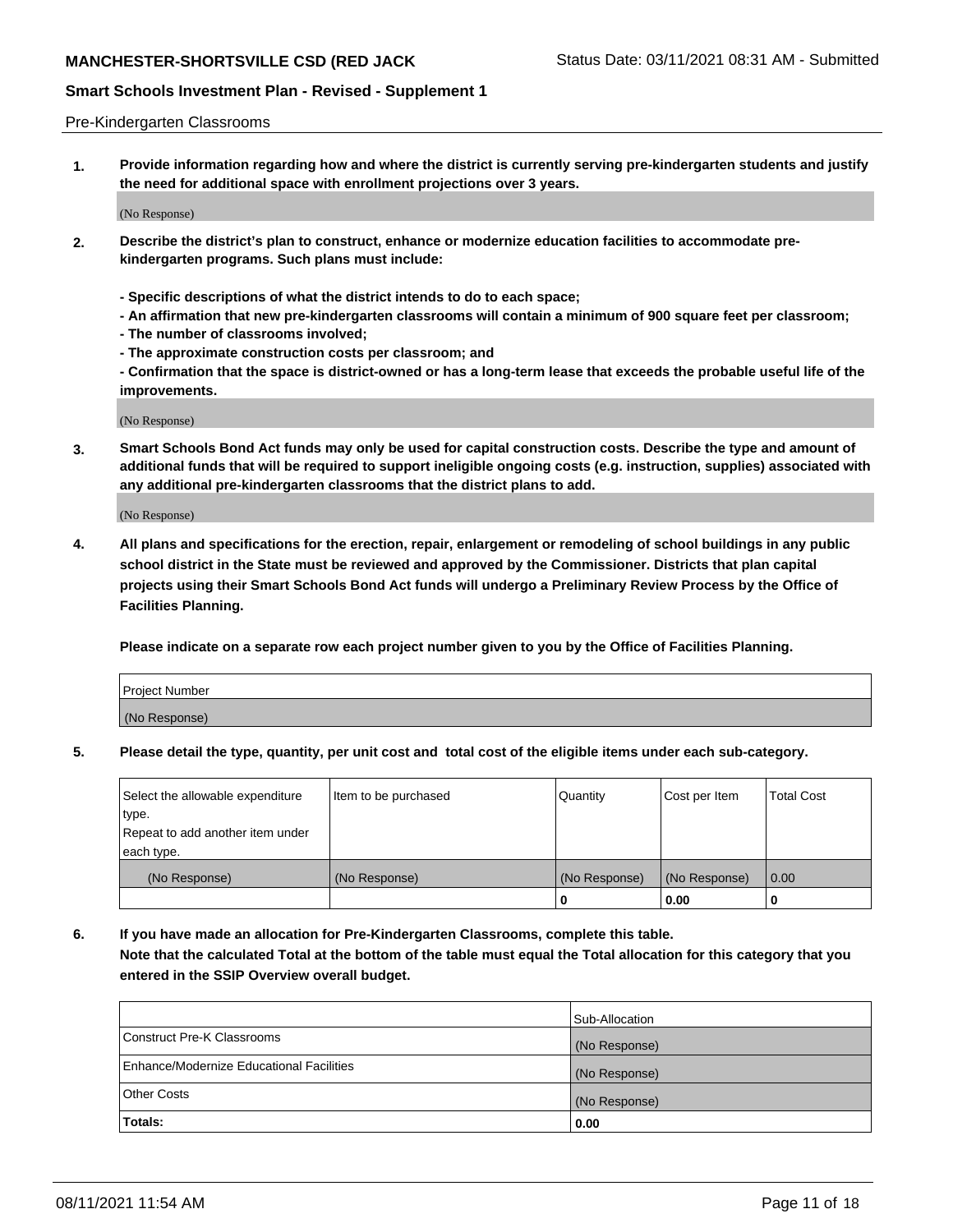# **MANCHESTER-SHORTSVILLE CSD (RED JACK Status Date: 03/11/2021 08:31 AM - Submitted**

### **Smart Schools Investment Plan - Revised - Supplement 1**

Replace Transportable Classrooms

**1. Describe the district's plan to construct, enhance or modernize education facilities to provide high-quality instructional space by replacing transportable classrooms.**

(No Response)

**2. All plans and specifications for the erection, repair, enlargement or remodeling of school buildings in any public school district in the State must be reviewed and approved by the Commissioner. Districts that plan capital projects using their Smart Schools Bond Act funds will undergo a Preliminary Review Process by the Office of Facilities Planning.**

**Please indicate on a separate row each project number given to you by the Office of Facilities Planning.**

| Project Number |  |
|----------------|--|
|                |  |
| (No Response)  |  |

**3. For large projects that seek to blend Smart Schools Bond Act dollars with other funds, please note that Smart Schools Bond Act funds can be allocated on a pro rata basis depending on the number of new classrooms built that directly replace transportable classroom units.**

**If a district seeks to blend Smart Schools Bond Act dollars with other funds describe below what other funds are being used and what portion of the money will be Smart Schools Bond Act funds.**

(No Response)

**4. Please detail the type, quantity, per unit cost and total cost of the eligible items under each sub-category.**

| Select the allowable expenditure | Item to be purchased | Quantity      | Cost per Item | Total Cost |
|----------------------------------|----------------------|---------------|---------------|------------|
| ∣type.                           |                      |               |               |            |
| Repeat to add another item under |                      |               |               |            |
| each type.                       |                      |               |               |            |
| (No Response)                    | (No Response)        | (No Response) | (No Response) | 0.00       |
|                                  |                      | u             | 0.00          |            |

**5. If you have made an allocation for Replace Transportable Classrooms, complete this table. Note that the calculated Total at the bottom of the table must equal the Total allocation for this category that you entered in the SSIP Overview overall budget.**

|                                                | Sub-Allocation |
|------------------------------------------------|----------------|
| Construct New Instructional Space              | (No Response)  |
| Enhance/Modernize Existing Instructional Space | (No Response)  |
| Other Costs                                    | (No Response)  |
| Totals:                                        | 0.00           |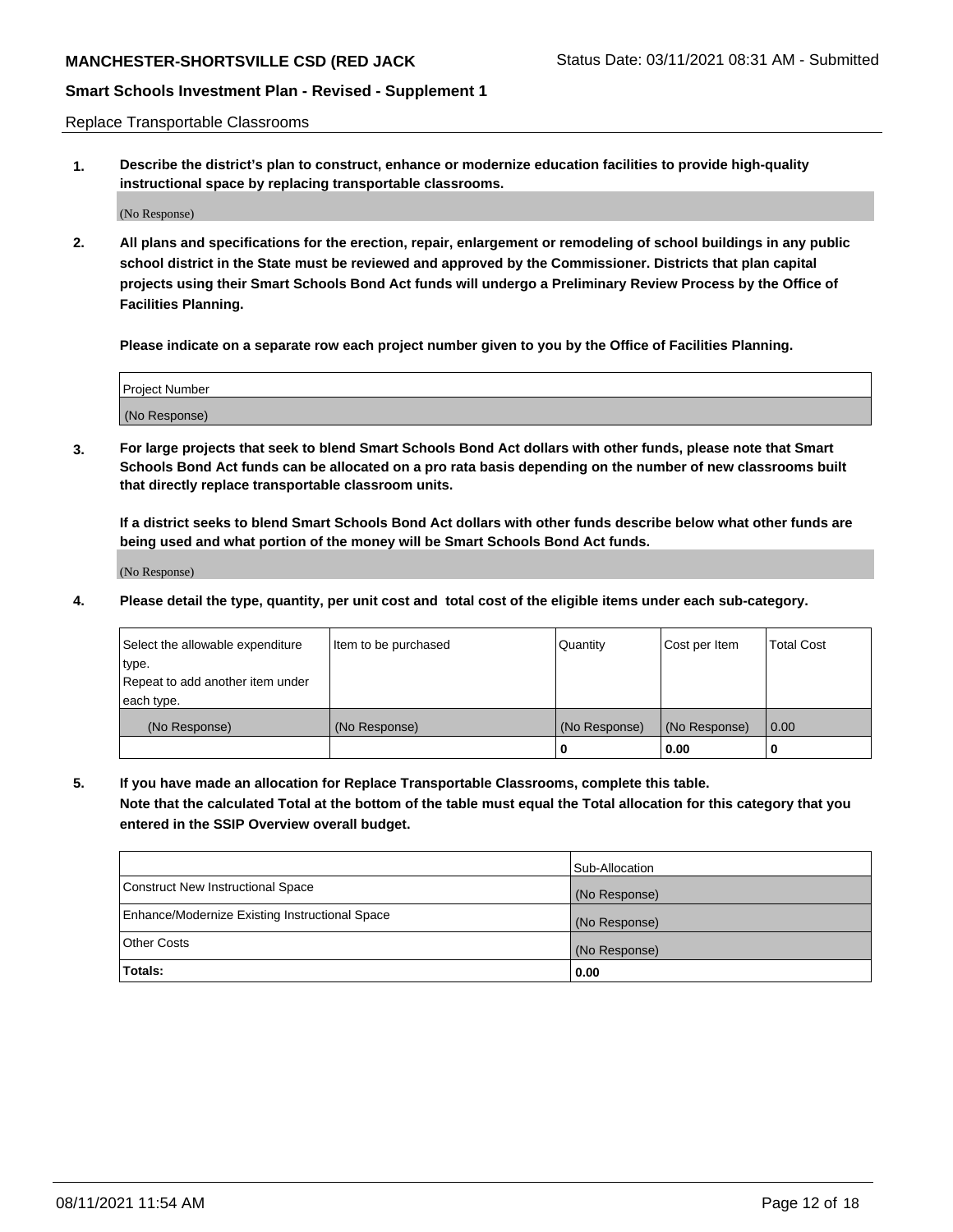#### High-Tech Security Features

### **1. Describe how you intend to use Smart Schools Bond Act funds to install high-tech security features in school buildings and on school campuses.**

School security has escalated over last generation of students until it is an essential and priority for schools of today. There are many different components to a security plan for a school district. One of those components is emergency classroom communication. Many districts are limited by their existing analog system. These systems are powered by a single amplifier that puts out a signal that is shared by all of the analog speakers in the building. Since the last time a emergency classroom system was upgraded, many times the system has been expanded by "daisy chaining" speakers. This process of hooking additional speakers into the chain reduces the strength of the message signal until it is unreliable or it totally fails. Unfortunately, the weaknesses of the old system doesn't show until there is a need for the system. In an emergency, portions of the analog system may not work and messages may not be delivered. Portions of the student and staff population may not recieve essential messages or instructions. Red Jacket Central School is proposing to replace the old system with a classroom notification system that is IP based. Driven by the district data network, the new system is a group of digital units installed in each classroom. Each of these displays contain a 5 watt amplifier. Instead of sharing and deviding a signal, the signal is sent to the unit and generated independently at each unit. The units also includes a digital visual display. On a regular day the display shows as a clock. In the event of an emergency the district can display emergency messages such as "intruder in the building, shelter in place," or "Due to inclement weather, Red Jacket School will be closing early today and all after school events are cancelled." One of the benefits of the new technology is that the system is backed by the integrated data network. The units can be tested regularly automatically. If a unit is diabled or fails, the IT staff will know immediately and is able to respond. The units can be replaced or repaired and can provide necessary information if there is an emergency.

**2. All plans and specifications for the erection, repair, enlargement or remodeling of school buildings in any public school district in the State must be reviewed and approved by the Commissioner. Smart Schools plans with any expenditures in the High-Tech Security category require a project number from the Office of Facilities Planning. Districts must submit an SSBA LOI and receive project numbers prior to submitting the SSIP. As indicated on the LOI, some projects may be eligible for a streamlined review and will not require a building permit. Please indicate on a separate row each project number given to you by the Office of Facilities Planning.**

| <b>Project Number</b> |  |
|-----------------------|--|
| 43-11-01-04-0-007-029 |  |

#### **3. Was your project deemed eligible for streamlined Review?**

| П | <b>Yes</b> |
|---|------------|
| 罓 | Nο         |

**4. Include the name and license number of the architect or engineer of record.**

| Name            | License Number |
|-----------------|----------------|
| Gian-Paul Piane | 25315          |

#### **5. Please detail the type, quantity, per unit cost and total cost of the eligible items under each sub-category.**

| Select the allowable expenditure<br>type.<br>Repeat to add another item under<br>each type. | Item to be purchased                                                                                                          | Quantity | Cost per Item | <b>Total Cost</b> |
|---------------------------------------------------------------------------------------------|-------------------------------------------------------------------------------------------------------------------------------|----------|---------------|-------------------|
| <b>Electronic Security System</b>                                                           | <b>Advanced Network Devices: IP</b><br>Speaker with Display and Flashers, 2-<br>way Audio, PoE/SIP, Enclosure Not<br>Included | 108      | 923.00        | 99.684.00         |
| <b>Electronic Security System</b>                                                           | <b>Advanced Network Devices: Surface</b><br>Mount Enclosure for IPSWD Models                                                  | 108      | 56.00         | 6,048.00          |
| <b>Electronic Security System</b>                                                           | Leviton: eXtreme Cat6 QuickPort Jack,                                                                                         | 157      | 9.00          | 1,413.00          |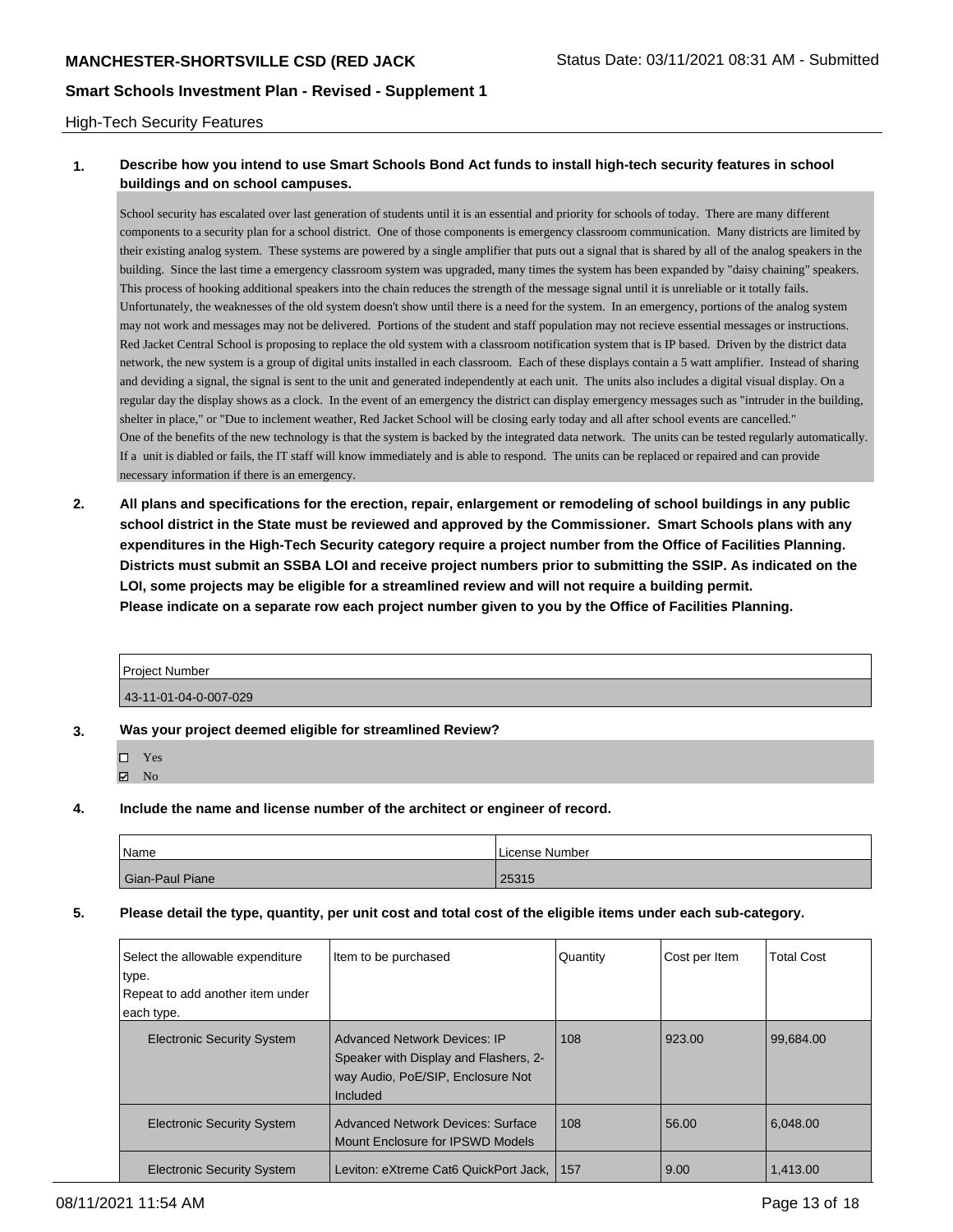| Select the allowable expenditure<br>type.<br>Repeat to add another item under<br>each type. | Item to be purchased                                                                                                                                       | Quantity       | Cost per Item | <b>Total Cost</b> |
|---------------------------------------------------------------------------------------------|------------------------------------------------------------------------------------------------------------------------------------------------------------|----------------|---------------|-------------------|
|                                                                                             | White                                                                                                                                                      |                |               |                   |
| <b>Electronic Security System</b>                                                           | Leviton: Surface Mount QuickPort Box,<br>Plenum Rated, 1-Port, White                                                                                       | 157            | 2.00          | 314.00            |
| <b>Electronic Security System</b>                                                           | Tripp Lite: 10ft Cat6 Gb Snagless<br>Molded UTP Patch Cable, Orange                                                                                        | 155            | 9.00          | 1,395.00          |
| <b>Electronic Security System</b>                                                           | Tripp Lite: 3ft Cat6 Gb Snagless<br>Molded UTP Patch Cable, Orange                                                                                         | 155            | 5.00          | 775.00            |
| <b>Electronic Security System</b>                                                           | <b>Advanced Network Devices: IP Clock</b><br>with Flashers (Small), 2-way Audio,<br>PoE/SIP, 18in long overall, SS<br>construction, Includes Enclosure     | 16             | 1,000.00      | 16,000.00         |
| <b>Electronic Security System</b>                                                           | <b>Advanced Network Devices: IP Clock</b><br>with Flashers (Large), 2-way Audio,<br>PoE/SIP, 28in long overall, SS<br>construction, Includes Enclosure     | 24             | 1,223.00      | 29,352.00         |
| <b>Electronic Security System</b>                                                           | American Wire Guards: 29                                                                                                                                   | 5              | 285.00        | 1,425.00          |
| <b>Electronic Security System</b>                                                           | Advanced Network Devices: IP Extra<br>Large Signboard with Flashers, 2-way<br>Audio, PoE/SIP, 51.92in long overall,<br>SS construction, Includes Enclosure | $\overline{4}$ | 1,778.00      | 7,112.00          |
| <b>Electronic Security System</b>                                                           | Avigilon: Single port Gigabit 802.3at<br>PoE Plus injector, Class 4 - NA power<br>cord                                                                     | $\overline{4}$ | 66.00         | 264.00            |
| <b>Electronic Security System</b>                                                           | American Wire Guards: 52                                                                                                                                   | 2              | 150.00        | 300.00            |
| <b>Electronic Security System</b>                                                           | Singlewire: InformaCast Advanced<br>Notification - Endpoint Licensing - 250<br>License Bundle (includes first 90 Days<br>of maintenance)                   | $\mathbf{1}$   | 6,683.00      | 6,683.00          |
| <b>Electronic Security System</b>                                                           | Singlewire: 1 Year Maintenance - Per<br>Endpoint License - TIER B (Qty 250 -<br>950)                                                                       | 250            | 7.00          | 1,750.00          |
| <b>Electronic Security System</b>                                                           | Singlewire: InformaCast Mobile - 1<br>Year Subscription - TIER 1                                                                                           | 250            | 5.00          | 1,250.00          |
| <b>Electronic Security System</b>                                                           | Singlewire: One-Time Onboarding Fee<br>- TIER 1                                                                                                            | $\mathbf{1}$   | 545.00        | 545.00            |
| <b>Electronic Security System</b>                                                           | Singlewire: InformaCast Advanced<br>Server Physical Appliance                                                                                              | 1              | 989.00        | 989.00            |
| <b>Electronic Security System</b>                                                           | Unity: 12x12x4in Screw Cover Enc<br>w/KO's and Perforated Back-Plate                                                                                       | 9              | 65.00         | 585.00            |
| <b>Electronic Security System</b>                                                           | <b>Advanced Network Devices: Zone</b><br>Controller, IP Endpoint with Analog<br>Audio Out, Local Mic Input, GPIO                                           | 9              | 611.00        | 5,499.00          |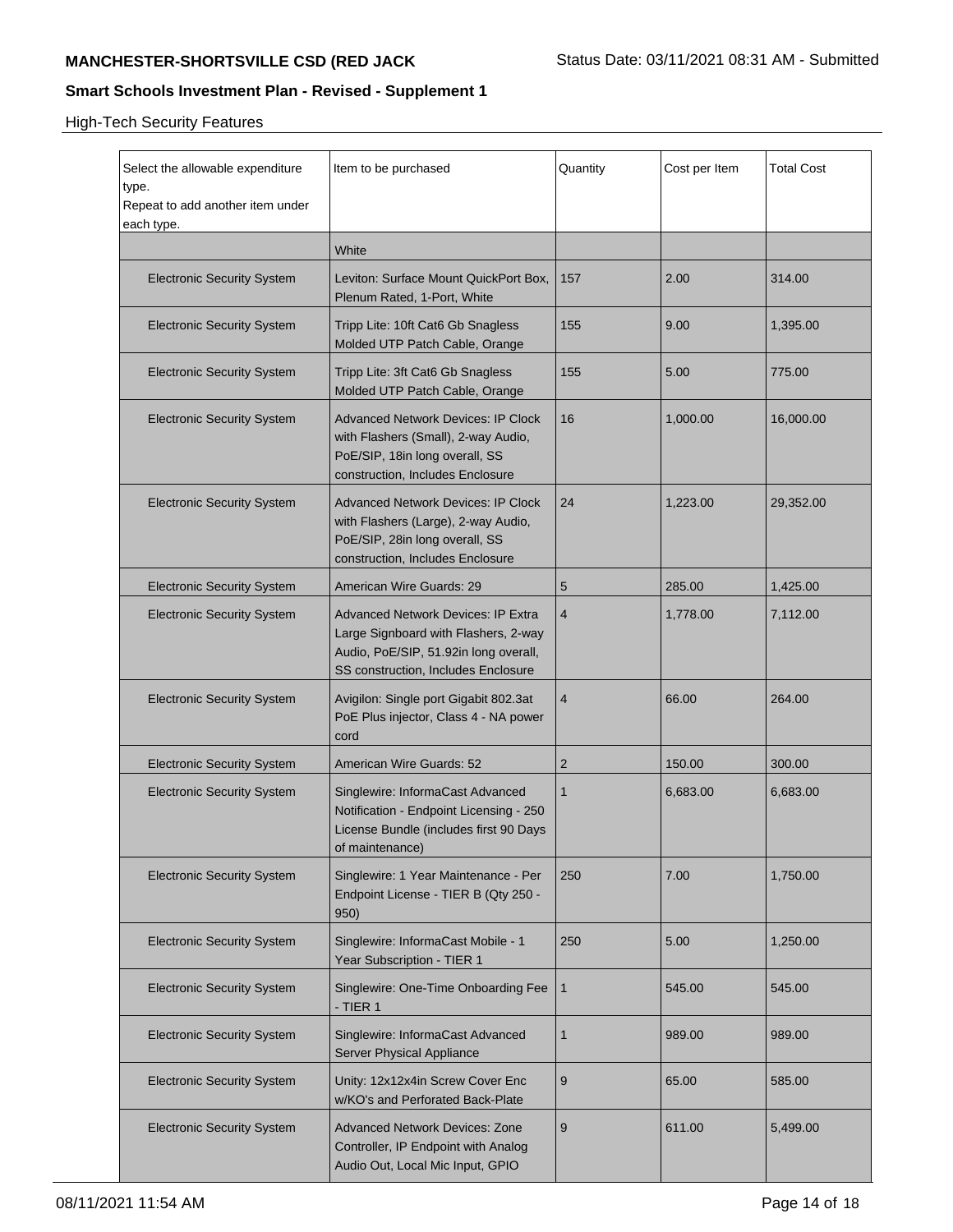| Select the allowable expenditure<br>type.<br>Repeat to add another item under<br>each type. | Item to be purchased                                                                                           | Quantity       | Cost per Item | <b>Total Cost</b> |
|---------------------------------------------------------------------------------------------|----------------------------------------------------------------------------------------------------------------|----------------|---------------|-------------------|
|                                                                                             | Trigger Capabilities, PoE/SIP                                                                                  |                |               |                   |
| <b>Electronic Security System</b>                                                           | Valcom: Dynamic Desk Paging<br>Microphone                                                                      | 4              | 167.00        | 668.00            |
| <b>Electronic Security System</b>                                                           | Barix: Barionet 50, Prog I/O Device<br>Server w/Web Server, Modbus/TCP<br>and SNMP, 2 Serial Ports, 4 DI, 4 DO | 6              | 192.00        | 1,152.00          |
| <b>Electronic Security System</b>                                                           | Bogen: Ceiling Speaker, Drop-In, 2' x<br>2', 25/70V, Bright White                                              | 135            | 84.00         | 11,340.00         |
| <b>Electronic Security System</b>                                                           | Bogen: S810T725 on PG8U Grille,<br><b>Bright White</b>                                                         | 7              | 30.00         | 210.00            |
| <b>Electronic Security System</b>                                                           | Bogen: Round Recessed Enclosure, 4-<br>1/4                                                                     | $\overline{7}$ | 14.00         | 98.00             |
| <b>Electronic Security System</b>                                                           | Bogen: Steel Plaster Ring                                                                                      | $\overline{7}$ | 16.00         | 112.00            |
| <b>Electronic Security System</b>                                                           | Bogen: 15-Watt Flange-mounted<br>Reentrant Type Horn, 70/25V                                                   | 47             | 110.00        | 5,170.00          |
| <b>Electronic Security System</b>                                                           | Bogen: Heavy Duty Grille, White, Use<br>with BBFM6, BBSM6                                                      | 47             | 43.00         | 2,021.00          |
| <b>Electronic Security System</b>                                                           | Bogen: Adapter Ring, Fits FMH15T to<br>SGHD8                                                                   | 47             | 26.00         | 1,222.00          |
| <b>Electronic Security System</b>                                                           | Bogen: Surface-mount Enclosure,<br>White, for FMH15T                                                           | 47             | 57.00         | 2,679.00          |
| <b>Electronic Security System</b>                                                           | Bogen: Metal Box Speaker, 8                                                                                    | 17             | 58.00         | 986.00            |
| <b>Electronic Security System</b>                                                           | Bogen: Metal Box Speaker, 8                                                                                    | 3              | 58.00         | 174.00            |
| <b>Electronic Security System</b>                                                           | Bogen: Ceiling Speaker, Drop-In, 2' x<br>2', 8-Ohm, Bright White                                               | 85             | 83.00         | 7,055.00          |
| <b>Electronic Security System</b>                                                           | AtlasIED: 8                                                                                                    | 1              | 40.00         | 40.00             |
| <b>Electronic Security System</b>                                                           | AtlasIED: 11 1/2                                                                                               | 1              | 36.00         | 36.00             |
| <b>Electronic Security System</b>                                                           | AtlasIED: 11 5/8                                                                                               | 1              | 40.00         | 40.00             |
| <b>Electronic Security System</b>                                                           | Mid Atlantic: Forward Small Device<br>Mounting Clamps, 4-pack                                                  | 3              | 15.00         | 45.00             |
| <b>Electronic Security System</b>                                                           | Mid Atlantic: EWR Series Wall Mount<br>Rack, 17                                                                | 3              | 550.00        | 1,650.00          |
| <b>Electronic Security System</b>                                                           | Mid Atlantic: Latch for UD Series<br>Drawers                                                                   | 3              | 17.00         | 51.00             |
| <b>Electronic Security System</b>                                                           | Mid Atlantic: Rackmount Power, 9<br>Outlet, 15A, Basic Surge, Pilot Light                                      | $\sqrt{3}$     | 156.00        | 468.00            |
| <b>Electronic Security System</b>                                                           | Mid Atlantic: Rackmount Power, 9<br>Outlet, 15A, Basic Surge, Pilot Light                                      | $\sqrt{3}$     | 65.00         | 195.00            |
| <b>Electronic Security System</b>                                                           | Advanced Network Devices: IP Zone                                                                              | 6              | 478.00        | 2,868.00          |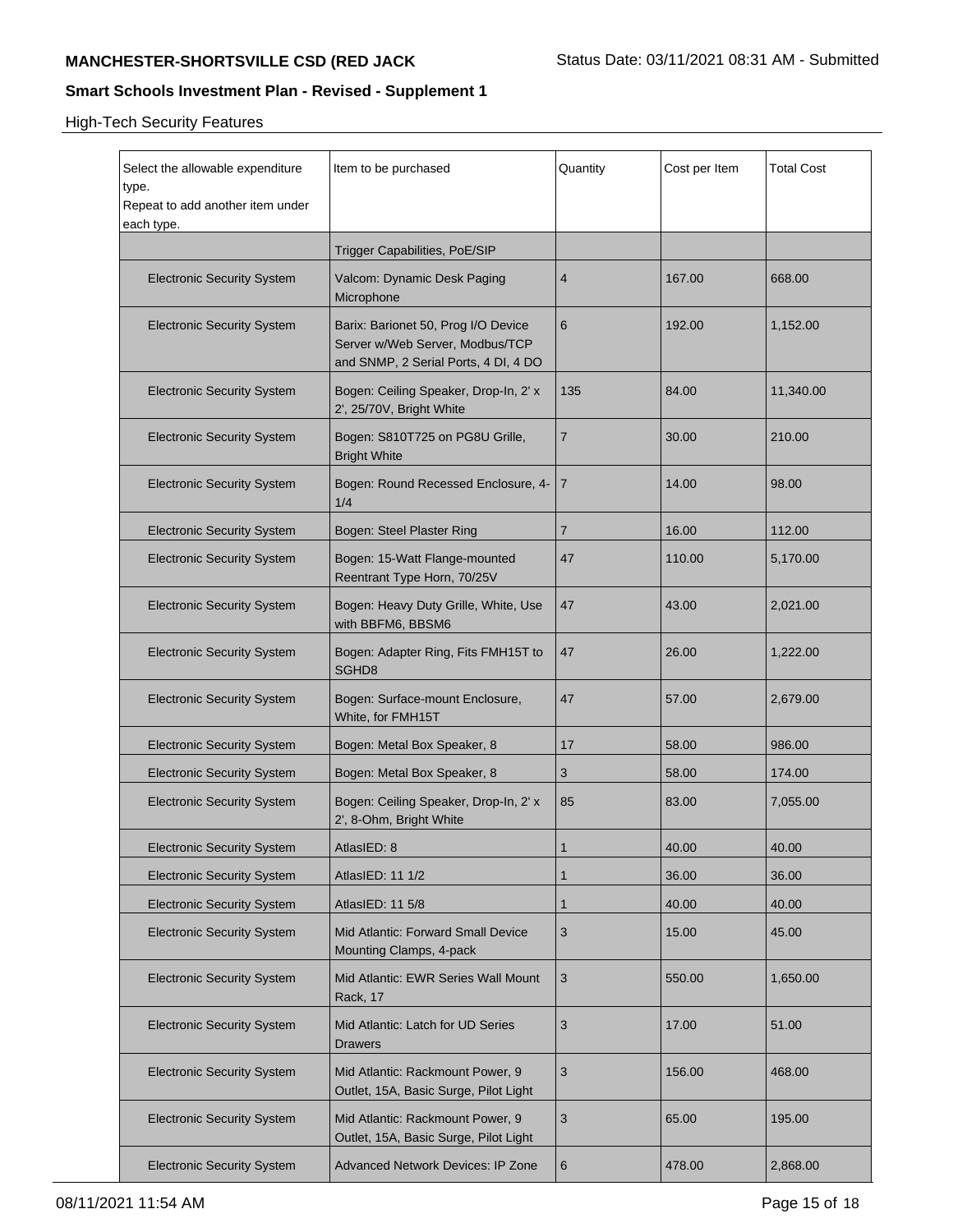| Select the allowable expenditure<br>type.<br>Repeat to add another item under<br>each type. | Item to be purchased                                                                                                                  | Quantity       | Cost per Item | <b>Total Cost</b> |
|---------------------------------------------------------------------------------------------|---------------------------------------------------------------------------------------------------------------------------------------|----------------|---------------|-------------------|
|                                                                                             | Controller Module, Line Out,<br><b>Informacast Enabled</b>                                                                            |                |               |                   |
| <b>Electronic Security System</b>                                                           | AtlasIED: Rack Mount Kit for Half<br>Width Rack Amplifier Units                                                                       | 7              | 28.00         | 196.00            |
| <b>Electronic Security System</b>                                                           | AtlasIED: 60W Single Channel Power<br>Amplifier with Global Power Supply                                                              | 3              | 307.00        | 921.00            |
| <b>Electronic Security System</b>                                                           | AtlasIED: 100W Single Channel Pole<br><b>Mount Amplifier</b>                                                                          | $\overline{4}$ | 398.00        | 1,592.00          |
| <b>Electronic Security System</b>                                                           | RDL: Stick-On Series Distribution<br>Amplifier, 1x3                                                                                   | 1              | 200.00        | 200.00            |
| <b>Electronic Security System</b>                                                           | RDL: Rear rack rail mounting kit for<br>any STICK-ON module                                                                           | $\mathbf{1}$   | 28.00         | 28.00             |
| <b>Electronic Security System</b>                                                           | RDL: 24 Vdc Switching Power Supply,<br>North American AC Plug, 500 mA, dc<br>Plug                                                     | $\mathbf{1}$   | 32.00         | 32.00             |
| <b>Electronic Security System</b>                                                           | APC: Smart-UPS, 1500VA, 2U RM,<br>120Vac, w/LCD                                                                                       | 3              | 794.00        | 2,382.00          |
| <b>Electronic Security System</b>                                                           | Altronix: NAC Power Extender, 4 A @<br>120 Vac In, 2.5 A @ 24 Vdc per<br>Output, on-board strobe sync                                 | $\overline{4}$ | 287.00        | 1,148.00          |
| <b>Electronic Security System</b>                                                           | Powersonic: 12 Vdc 7 AH Battery                                                                                                       | 14             | 18.00         | 252.00            |
| <b>Electronic Security System</b>                                                           | System Sensor: SpectrAlert Advance<br>Outdoor Plain White Strobe, Wall<br>Mount, Clear Lens, High Candela,<br>12/24 Vdc               | 17             | 71.00         | 1,207.00          |
| <b>Electronic Security System</b>                                                           | System Sensor: Blue Lens for<br>SpectrAlert Advance Wall Mount<br><b>Strobes</b>                                                      | 17             | 9.00          | 153.00            |
| <b>Electronic Security System</b>                                                           | System Sensor: L-Series Indoor Plain<br>White Strobe, Wall Mount, Clear Lens,<br>12/24 Vdc                                            | $\mathbf{1}$   | 35.00         | 35.00             |
| <b>Electronic Security System</b>                                                           | System Sensor: Blue Lens for L-Series   1<br><b>Wall Mount Strobes</b>                                                                |                | 9.00          | 9.00              |
| <b>Electronic Security System</b>                                                           | STI: Yellow Stopper Station, Indoor<br>Only, Flush or Surface Mount, Button<br>w/Cover, Momentary, Non-Illuminated,<br>Lockdown Label | 8              | 82.00         | 656.00            |
| <b>Electronic Security System</b>                                                           | STI: Yellow Back box & Spacer Kit for<br>1, 3 or 4 switch                                                                             | 8              | 17.00         | 136.00            |
| <b>Electronic Security System</b>                                                           | Bosch: G Series POPIT/CIM Module,<br>No Tamper                                                                                        | 8              | 27.00         | 216.00            |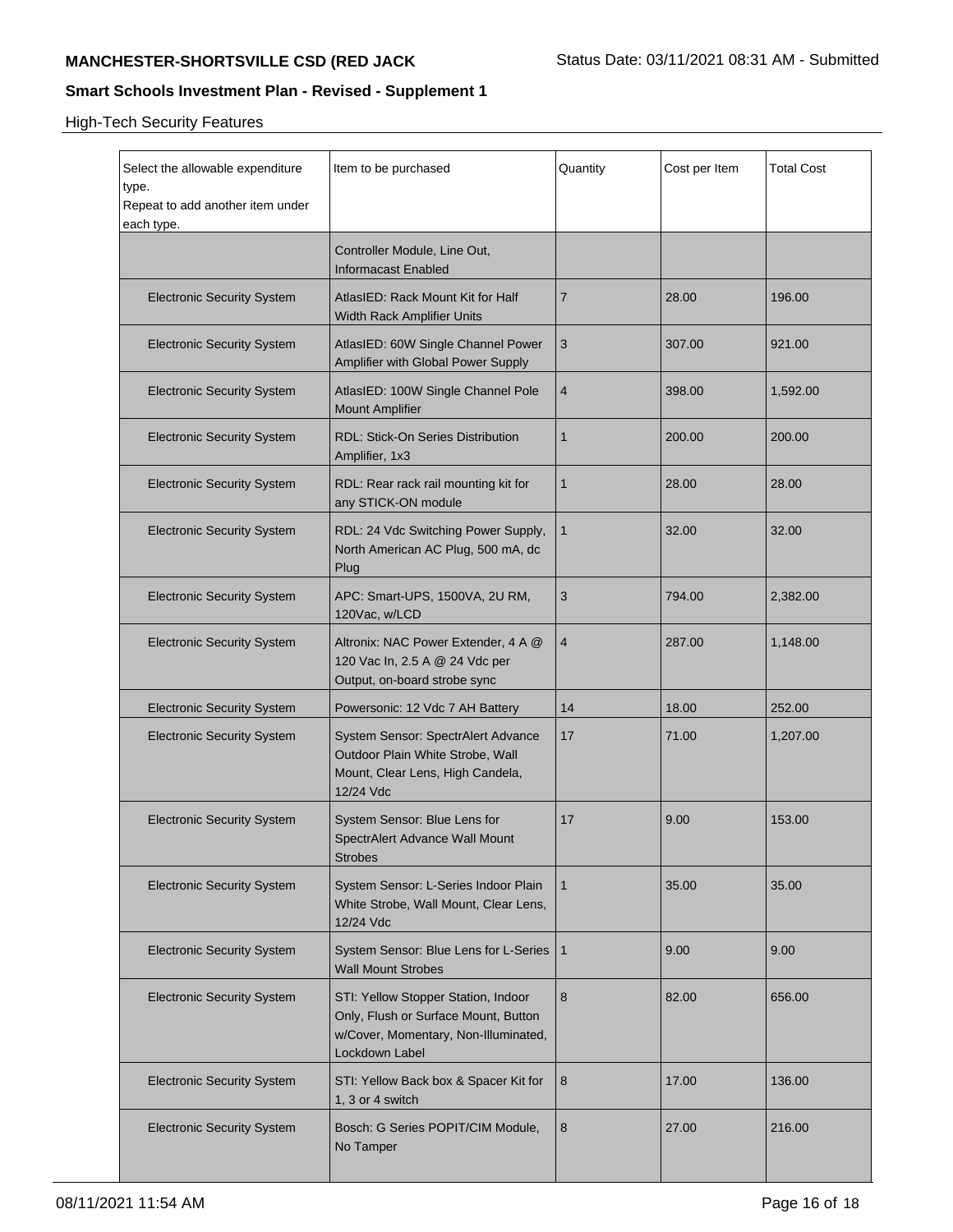| Select the allowable expenditure<br>type.<br>Repeat to add another item under<br>each type. | Item to be purchased                                                                                                         | Quantity       | Cost per Item | <b>Total Cost</b> |
|---------------------------------------------------------------------------------------------|------------------------------------------------------------------------------------------------------------------------------|----------------|---------------|-------------------|
| <b>Electronic Security System</b>                                                           | Siemens: 24x36in Panel Enclosure,<br><b>Hinged Door</b>                                                                      | 1              | 334.00        | 334.00            |
| <b>Electronic Security System</b>                                                           | Bosch: Dual Tamper Switch, 2-wire<br>connector lead and 2nd reed switch<br>bare conductors                                   | $\mathbf{1}$   | 7.00          | 7.00              |
| <b>Electronic Security System</b>                                                           | Altronix: Offline Switching Power<br>Supply, 115 Vac, 24 Vdc 12 A Output,<br>with AC Fail & Low Battery Alarm                | $\mathbf{1}$   | 327.00        | 327.00            |
| <b>Electronic Security System</b>                                                           | Tripp Lite: 1ft Cat6 Gb Snagless<br>Molded UTP Patch Cable, Orange                                                           | 2              | 5.00          | 10.00             |
| <b>Electronic Security System</b>                                                           | Avigilon: 2-Door Intelligent Controller,<br>8 In, 4 Relay Outputs, 12-24Vdc,<br>RS485 (Replaces 2DR)                         | $\mathbf{1}$   | 1,097.00      | 1,097.00          |
| <b>Electronic Security System</b>                                                           | <b>Bosch: Intrusion Detection Control</b><br>Panel, PC Board Only, Replacement<br>for B series                               | $\mathbf{1}$   | 631.00        | 631.00            |
| <b>Electronic Security System</b>                                                           | Bosch: DUAL BATTERY HARNESS<br>FOR BOSCH G SERIES                                                                            | $\mathbf{1}$   | 9.00          | 9.00              |
| <b>Electronic Security System</b>                                                           | Bosch: 8 Relay Module for SDI2, Form<br>C, 1 A @ 5-24 Vdc, Modular<br>Interconnect                                           | $\mathbf{1}$   | 108.00        | 108.00            |
| <b>Electronic Security System</b>                                                           | Bosch: Plug-In Telephone<br>Communicator                                                                                     | $\mathbf{1}$   | 49.00         | 49.00             |
| <b>Electronic Security System</b>                                                           | Revere Industries: UL RJ31X Block<br>and Cable Kit                                                                           | 1              | 3.00          | 3.00              |
| <b>Electronic Security System</b>                                                           | Bosch: ATM Style Alpha-Numeric<br>Keypad, SDI2 Bus, 80 mA In-Alarm<br>(req. V2.00 G-Series Panel)                            | $\mathbf{1}$   | 172.00        | 172.00            |
| <b>Electronic Security System</b>                                                           | Hammond Manufacturing: Class 2<br><b>Energy Limiting Small Box Mount</b><br>Transformer, 40VA, 120Vac In,<br>16.5Vac @ 2.42A | $\mathbf{1}$   | 24.00         | 24.00             |
| <b>Electronic Security System</b>                                                           | Bosch: Keypad Trim Bezel for B930<br>Keypad                                                                                  | $\mathbf{1}$   | 10.00         | 10.00             |
| <b>Electronic Security System</b>                                                           | Day Automation: Monitoring - 1-year                                                                                          | $\mathbf{1}$   | 206.00        | 206.00            |
| <b>Electronic Security System</b>                                                           | Bosch: Octo-Input Module, SDI2 Bus,<br>1000 ft. Max on 4C 18 AWG                                                             | 1              | 98.00         | 98.00             |
| <b>Electronic Security System</b>                                                           | Avigilon: 1-Door Interface Module, Mag<br>or Wiegand, 2 In, 2 Relay Outputs, 12-<br>24Vdc, RS485                             | $\overline{1}$ | 305.00        | 305.00            |
| <b>Electronic Security System</b>                                                           | Avigilon: NVR4 Value, 6 TB, 1U Rack<br>Mount, Windows 10 IoT Enterprise                                                      | $\mathbf{1}$   | 3,983.00      | 3,983.00          |